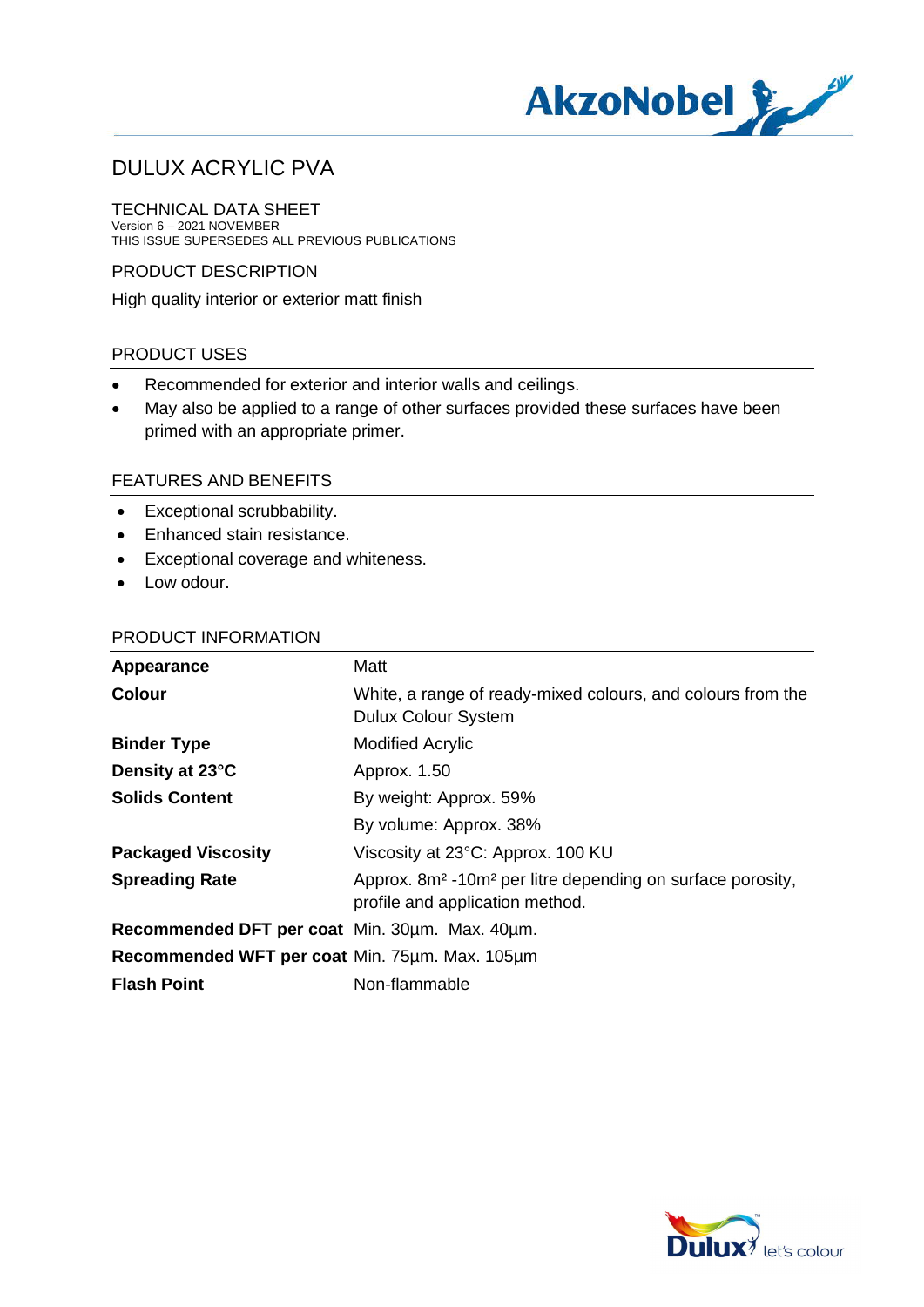

## APPLICATION INFORMATION

| Mixing                                | Stir until homogeneous with a flat paddle.                                                                                                                          |
|---------------------------------------|---------------------------------------------------------------------------------------------------------------------------------------------------------------------|
| <b>Application Surface conditions</b> | Surface Temperature between 10 - 35°C. Relative Humidity<br>between 10 - 85 % OR 2°C above dew point minimum.                                                       |
| Application methods                   | Brush, roller or airless spray.                                                                                                                                     |
| Thinner                               | Thinning not recommended. Ready for use after thorough<br>stirring.                                                                                                 |
| <b>Drying Time</b>                    | Touch dry 60 minutes at 23°C.                                                                                                                                       |
| <b>Recoating Time</b>                 | 4 hours at 23°C (Drying times will be extended during cold,<br>wet or humid conditions)                                                                             |
| Cleaning of equipment                 | After use, remove as much product as possible, and then<br>clean immediately with water.                                                                            |
| <b>Substrates</b>                     | Suitable for cement plaster, gypsum plaster, concrete, fibre<br>cement, ceiling boards and wooden surfaces provided that<br>appropriate preparation is carried out. |
| Precautions                           | Do not apply during cold (below 10°C) or wet weather.                                                                                                               |
|                                       | Do not apply directly to substrate without priming.                                                                                                                 |
|                                       | Not suitable for direct application to powdery or friable                                                                                                           |
|                                       | surfaces whether previously painted or not.                                                                                                                         |
|                                       | Essentially a wall and ceiling coating. For areas subject to                                                                                                        |
|                                       | continual handling/soiling, e.g. cupboards and doorframes,                                                                                                          |
|                                       | use Dulux Gloss Enamel or Dulux Pearlglo Water-Based.                                                                                                               |
|                                       | Not suitable for use in kitchen and bathrooms.                                                                                                                      |
|                                       | Do not clean the surface within 7 days of applying.                                                                                                                 |
|                                       | Clean only with Dulux Pre-Paint Sugar Soap and non-<br>abrasive cloth                                                                                               |
| <b>Coats Required</b>                 | Apply two to three finishing coats to new surfaces to achieve<br>a continuous closed film and solid colour.                                                         |
| <b>Top Coating</b>                    | Can be over coated with most Dulux decorative finishes.                                                                                                             |

## SURFACE PREPARATION

Plaster sand should comply with SABS 1090 requirements. Plaster mix must be applied at a minimum thickness of 10mm, curing to a hard and sound finish, free of soft and friable material. MPA strength must comply with SABS 0164-1 (10MPA=2, 6:1 and 5MPA=4:1).

Ensure that surfaces are sound and free from dust, oil, grease, dirt, and debris. Surfaces must be thoroughly dry - no more than 12% moisture content.

#### NEW SURFACES

#### **Cement Plaster (non-friable), Fibre Cement and Composite Boarding**

- · It is recommended that fresh plaster should be allowed one week drying for every 5mm thickness; and longer in cold or damp weather.
- · Spot-prime metal strips and nail heads with appropriate metal primer.

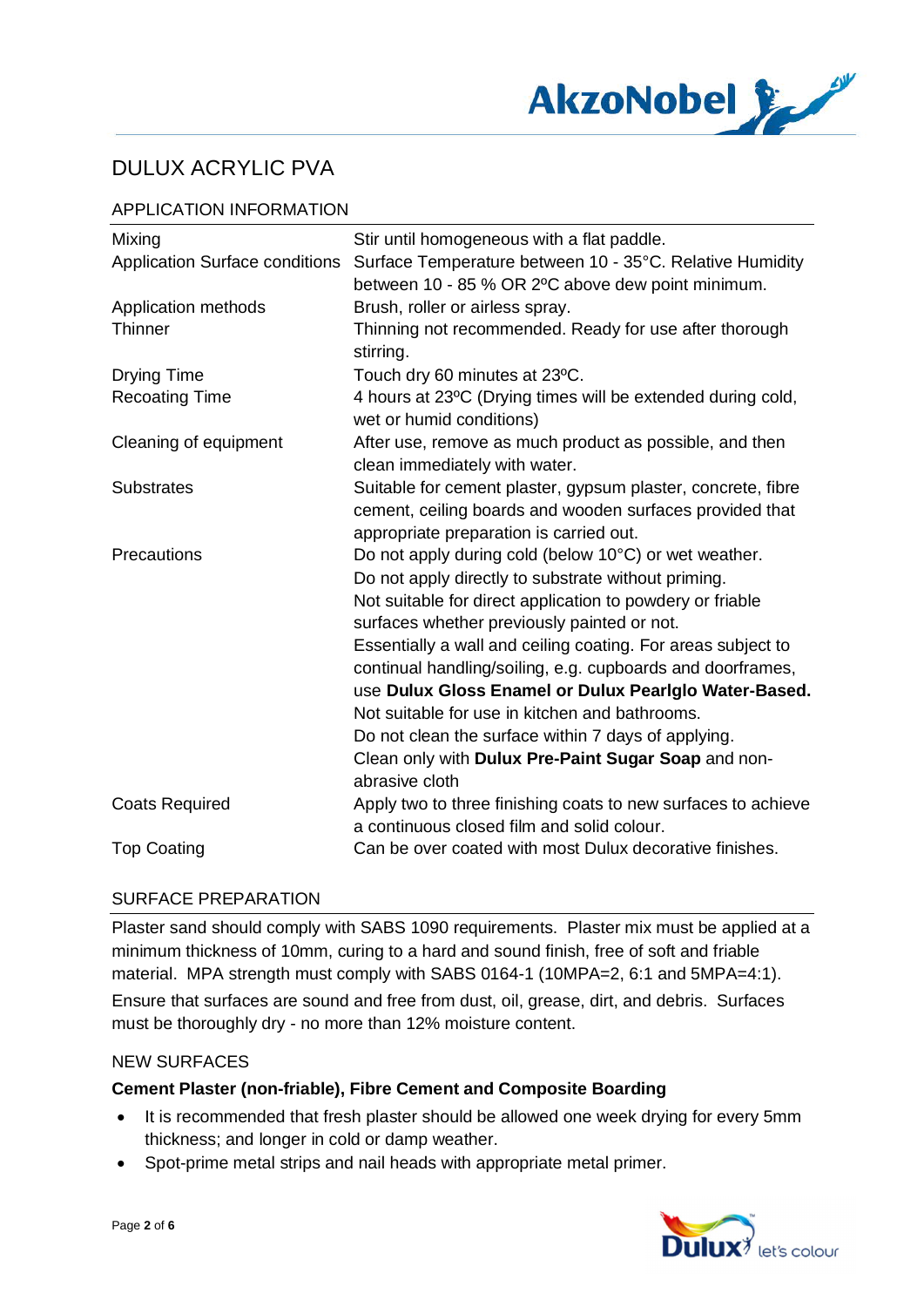

## SURFACE PREPARATION

#### NEW SURFACES

## **Cement Plaster (non-friable), Fibre Cement and Composite Boarding – (Continued)**

· For best paint system performance prime with one full coat **Dulux Plaster Primer** or **Dulux Trade Alkali Resistant Primer.**

### **Gypsum Plaster - Interior**

- · Newly applied Gypsum Plaster can present variable surface finishes based on the application method, the quality and type of gypsum plaster used. This can present variability in the finish of the applied gypsum in terms of surface hardness, texture and porosity. This may require added attention during priming.
- · Ensure the gypsum plaster is sound and non-friable, applied and cured as per the manufacturer's specifications
- After wiping down the gypsum plaster, no chalky powder should remain on the surface.
- · If the gypsum is sound, apply a single coat **Dulux Plaster Primer** or **Dulux Trade Alkali Resistant Primer**.
- · As gypsum plaster is a very porous surface, adsorption of the applied plaster primer may occur. To test for this, wipe a black cloth over the dried applied **Dulux Plaster Primer** or **Dulux Trade Alkali Resistant Primer** to test its integrity. If a white residue is found on the back of the cloth, apply 1 to 2 further coats of the respective **Dulux Plaster Primer** or **Dulux Trade Alkali Resistant Primer** applied, to achieve the correct binding and sealing properties.

## **Concrete**

- · Remove any uncured cement, grease, and mould release agents by high-pressure water blast, or wash with a strong solution of **Dulux Pre-Paint Sugar Soap /** water solution. Rinse off thoroughly with clean water and allow drying.
- · For best paint system performance prime with one full coat **Dulux Plaster Primer** or **Dulux Trade Alkali Resistant Primer**

#### **Mild Steel and Iron**

- Inspect shop-primer thoroughly for damage by installation. Abrade new surfaces lightly and remove rust, mill scale by sanding, scraping or with steel wire brushes back to sound mild steel and iron or sandblast to SA 2½.
- Ensure that the sanded areas are dry and free of grease and dust. A solvent wash (rags dipped in lacquer thinner) may be used. Change the rags frequently. Allow drying, OR clean with **Dulux Galvanised Iron Cleaner** according to technical data sheet
- · Prime immediately following preparation with two coats **Dulux Rustshield** or with one to two coats **Dulux Steel Primer** or **Dulux Trade Corrocote 3** depending on the severity of the conditions. Two coats recommended for coastal conditions.
- · For best paint system performance follow primer with **Dulux Universal Undercoat** before applying the selected finishing coat.

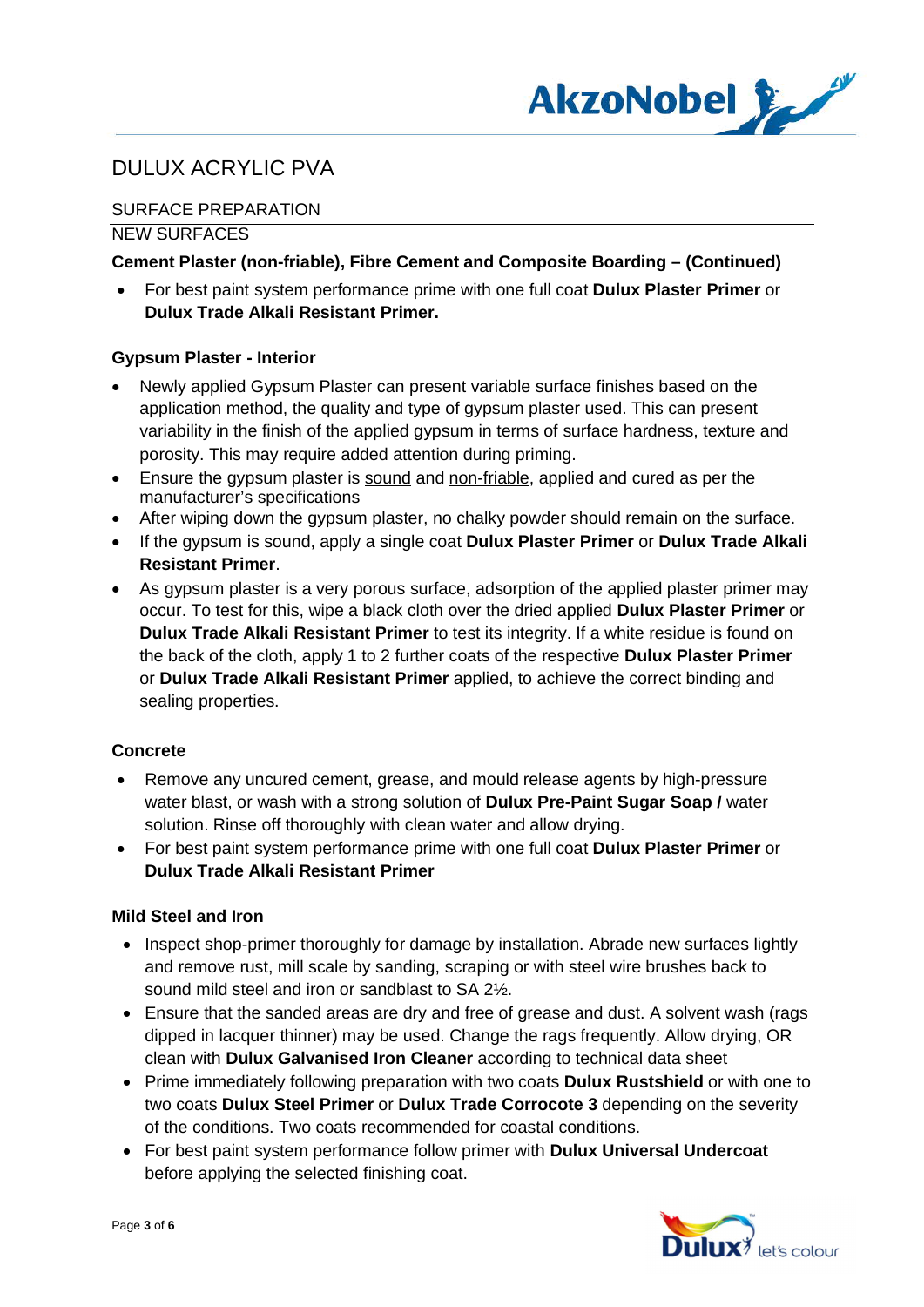

## SURFACE PREPARATION

NEW SURFACES

## **PVC Gutters and Downpipes**

- Sand well to improve adhesion. Ensure surface is clean and dry.
- · Prime with one full coat **Dulux Supergrip.**

### **Wooden Surfaces**

- Timber treated with borer- or fire retardant may cause slow drying (consult supplier).
- · Treat knots in timber with Knotting Agent.
- · Spot prime nail heads with **Dulux Rustshield** or **Dulux Steel Primer.**
- · Special attention must be given to painting the end grain to avoid moisture penetration apply a second coat after 10 - 20 minutes.
- · Prime with one coat **Dulux Wood Primer**. Two coats may be required for very absorbent wood. Alternatively, timber surfaces can be primed with **Dulux Supergrip** to support a water-based paint system.
- · For best paint system performance follow **Dulux Wood Primer** with **Dulux Universal Undercoat** before applying the selected finishing coat.

## PREVIOUSLY PAINTED SURFACES

#### **Good Condition, not powdery**

- · Remove any loose and flaking paint back to a sound substrate and firm edges by scraping and sanding.
- · Clean surfaces with **Dulux Pre-Paint Sugar Soap** /water solution to remove all surface contaminates and chalky residue, rinse with clean water to remove all traces of the **Dulux Pre-Paint Sugar Soap** treatment and allow drying out. For exterior application can high pressure water jet cleaning be used as an alternative to the **Dulux Pre-Paint Sugar Soap** treatment.
- Spot prime bare exposed substrates with appropriate primer.
- · Enamel surfaces need to be sanded to a matt finish to aid adhesion before commencing with the **Dulux Pre-Paint Sugar Soap** /water solution treatment. Apply a coat of **Dulux Universal Undercoat**.

#### **Old Paint in Poor Condition**

- · Completely remove all loose and flaking paint.
- · Remove oil, grease dirt or any other contaminants with **Dulux Pre-Paint Sugar Soap**/water solution and allow drying.
- · Friable surfaces must be removed and repaired.

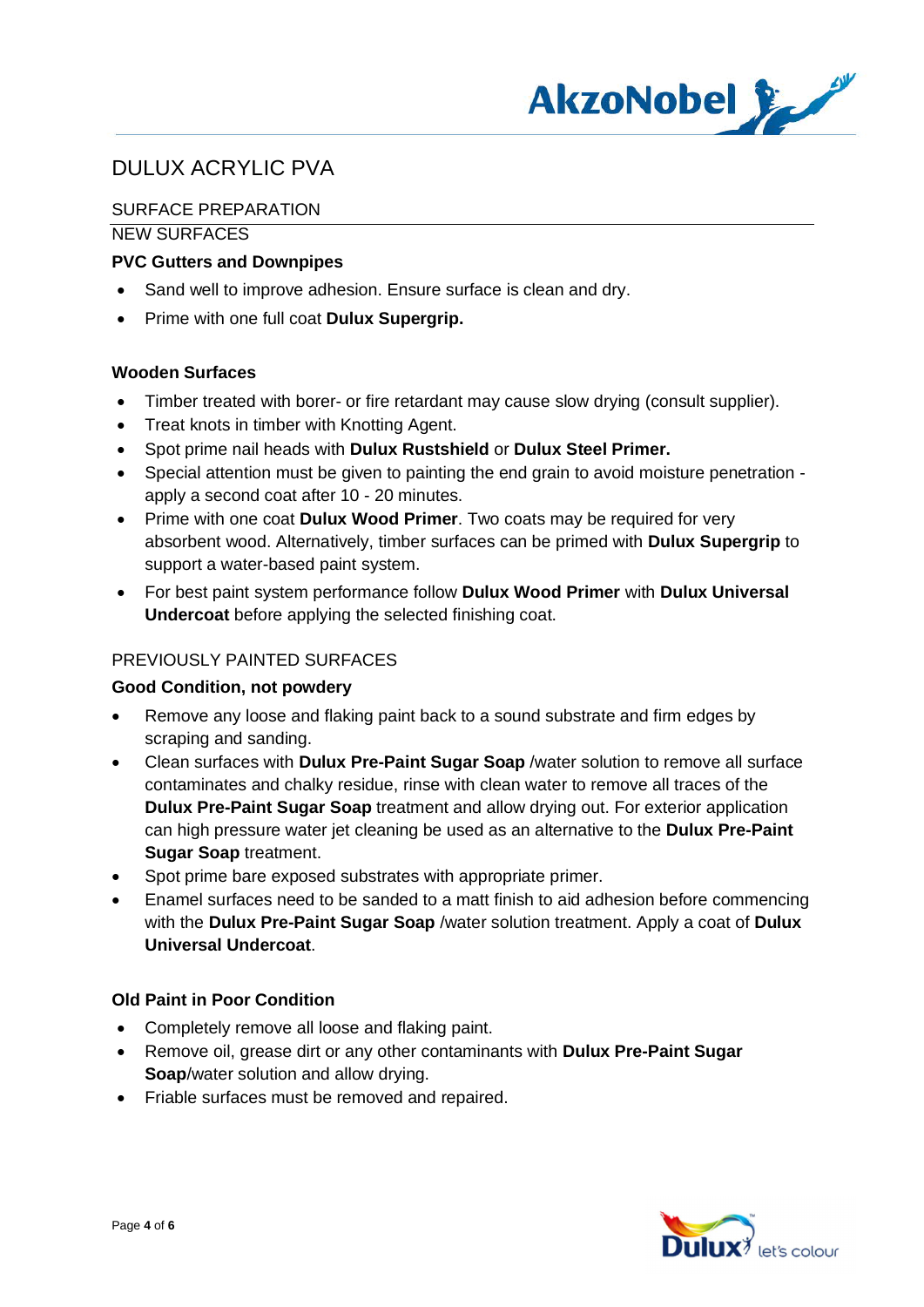

## SURFACE PREPARATION

## PREVIOUSLY PAINTED SURFACES

### **Old Paint in Poor Condition - Continue**

- · Chalked surfaces must be thoroughly brushed or prepared with high pressure water cleaning. NOTE: While this product can be used for sealing exterior chalked or slightly friable surfaces, it will not penetrate thick layers of powdery material. **Dulux Bonding Liquid** which is un-pigmented, is preferred.
- · Mould instructions. To kill lichen and algae growth, scrub with one of the following solutions: either 4:1 water/chlorine, or 4:1 water/sodium hypochlorite. Ensure that the areas are completely saturated and allow the solution to react for a minimum of 4 hours. Rinse the complete wall surface thoroughly with clean water and allow drying.
- · Prime all exposed areas with appropriate primer as for new surfaces.

#### FILLING

Fill all imperfections with the appropriate **Dulux Pre-Paint Filler** and spot prime filled areas with **Dulux Plaster Primer** or **Dulux Trade Alkali Resistant Primer** once the crack filler has dried properly. Failure to do this will result in uneven sheen levels between the repaired and normal areas.

#### HEALTH AND SAFETY INFORMATION

This product contains no added lead. Avoid contact with skin or eyes. Keep out of reach of children. If accidently swallowed, seek medical advice immediately and show this container to the doctor. Dry sanding, flame cutting and/or welding of the dry paint film will give rise to dust and/or hazardous fumes. Wet sanding should be used wherever possible.

If exposure cannot be avoided by the provision of local exhaust ventilation, suitable respiratory protective equipment should be used. Do not empty into drains or watercourses.

Ensure good ventilation during application and drying. It is recommended to use suitable protective clothing and equipment. To avoid the risk of spillage, always store and transport containers in a secure upright position. Refer to Material Safety Data Sheet for complete information.

| Packaging                 | 1Lt & 5Lt - White and Standard Colours<br>20Lt - White & selected Standard Colours<br>Tint Bases - Pastel Base 7: 1Lt, 5Lt 10Lt, 20Lt, Medium<br>Base 8, Deep Base 9 and Ultra Deep Base 6: 1Lt, 5Lt, 20Lt |
|---------------------------|------------------------------------------------------------------------------------------------------------------------------------------------------------------------------------------------------------|
| <b>Storage Conditions</b> | Store under cool dry conditions away from direct sunlight,<br>heat and extreme cold.                                                                                                                       |

#### ADDITIONAL INFORMATION